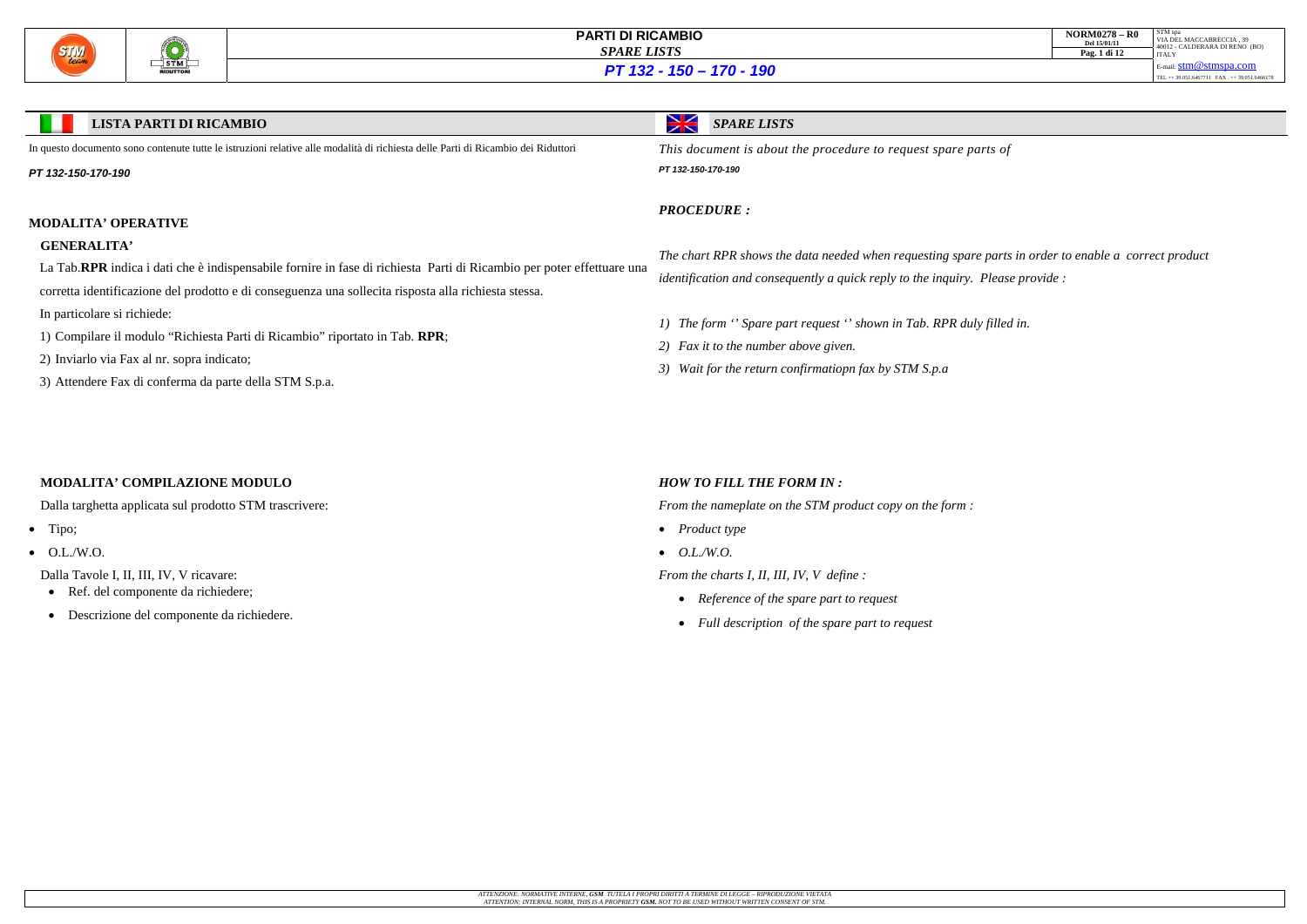



| <b>NORM0278 - R0</b><br>Del 15/01/11 | STM spa<br>VIA DEL MACCABRECCIA, 39<br>40012 - CALDERARA DI RENO (BO) |
|--------------------------------------|-----------------------------------------------------------------------|
| Pag. 2 di 12                         | <b>ITALY</b>                                                          |
|                                      | $E$ -mail: $stm@stmspa.com$                                           |
|                                      | TEL ++ 39.051.6467711 FAX ++ 39.051.6466178                           |
|                                      |                                                                       |
|                                      |                                                                       |

*PT 132 - 150 – 170 - 190*



ATTENZIONE: NORMATIVE INTERNE, **GSM** TUTELA I PROPRI DIRITTI A TERMINE DI LEGGE – RIPRODUZIONE VIETATA<br>ATTENTION: INTERNAL NORM, THIS IS A PROPRIETY **GSM.** NOT TO BE USED WITHOUT WRITTEN CONSENT OF STM.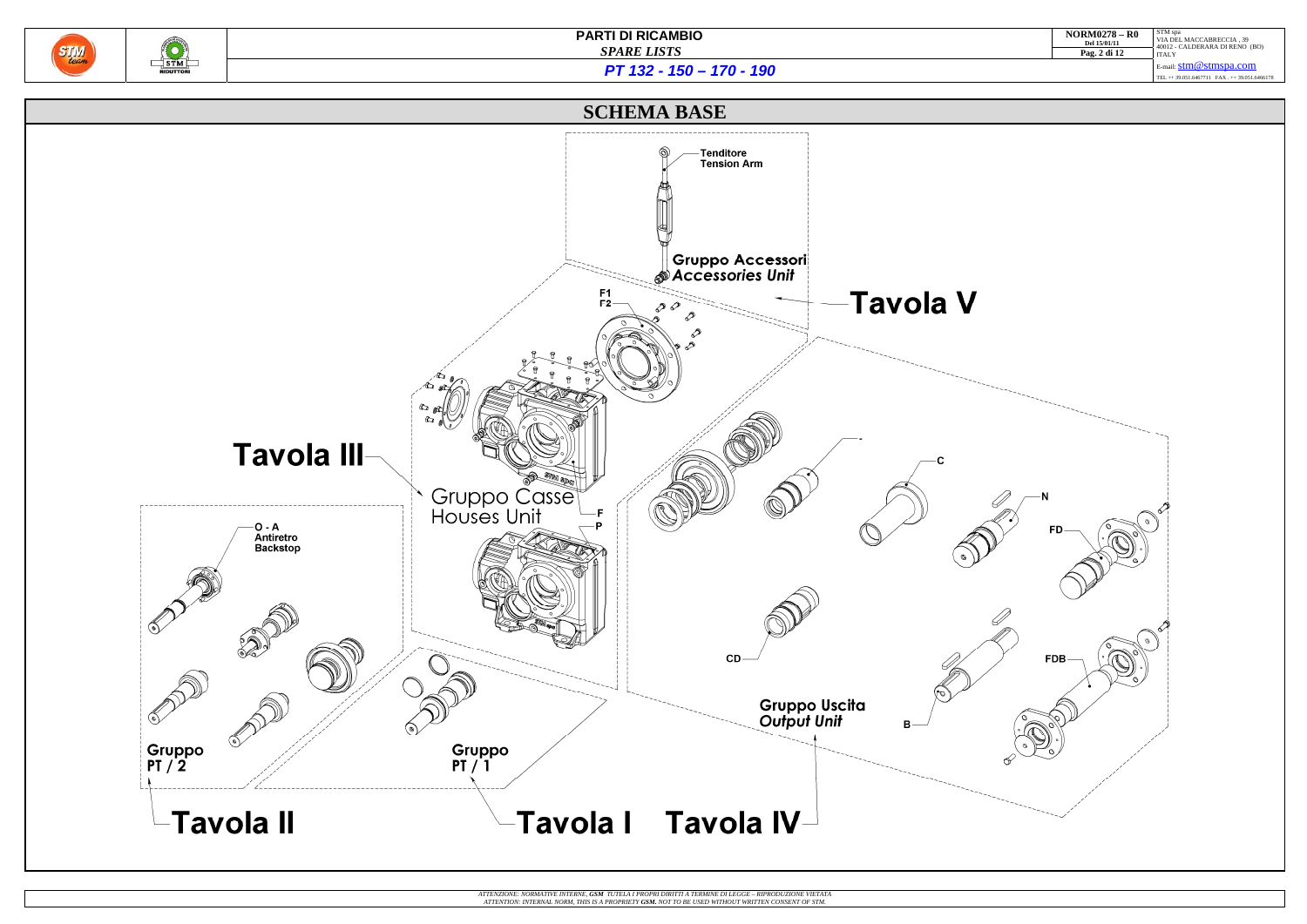

 $\frac{\binom{1}{3} \binom{1}{3}}{\binom{5}{1}}$ 

**PARTI DI RICAMBIO**   *SPARE LISTS*

| <b>NORM0278 - R0</b><br>Del 15/01/11<br>Pag. 3 di 12 | STM spa<br>VIA DEL MACCABRECCIA, 39<br>40012 - CALDERARA DI RENO (BO)<br><b>ITALY</b> |
|------------------------------------------------------|---------------------------------------------------------------------------------------|
|                                                      | E-mail: $stm@stmspa.com$                                                              |
|                                                      | TEL ++ 39.051.6467711 FAX ++ 39.051.6466178                                           |

# **Tavola I**

*PT 132 - 150 – 170 - 190*

## **TAVOLA I**

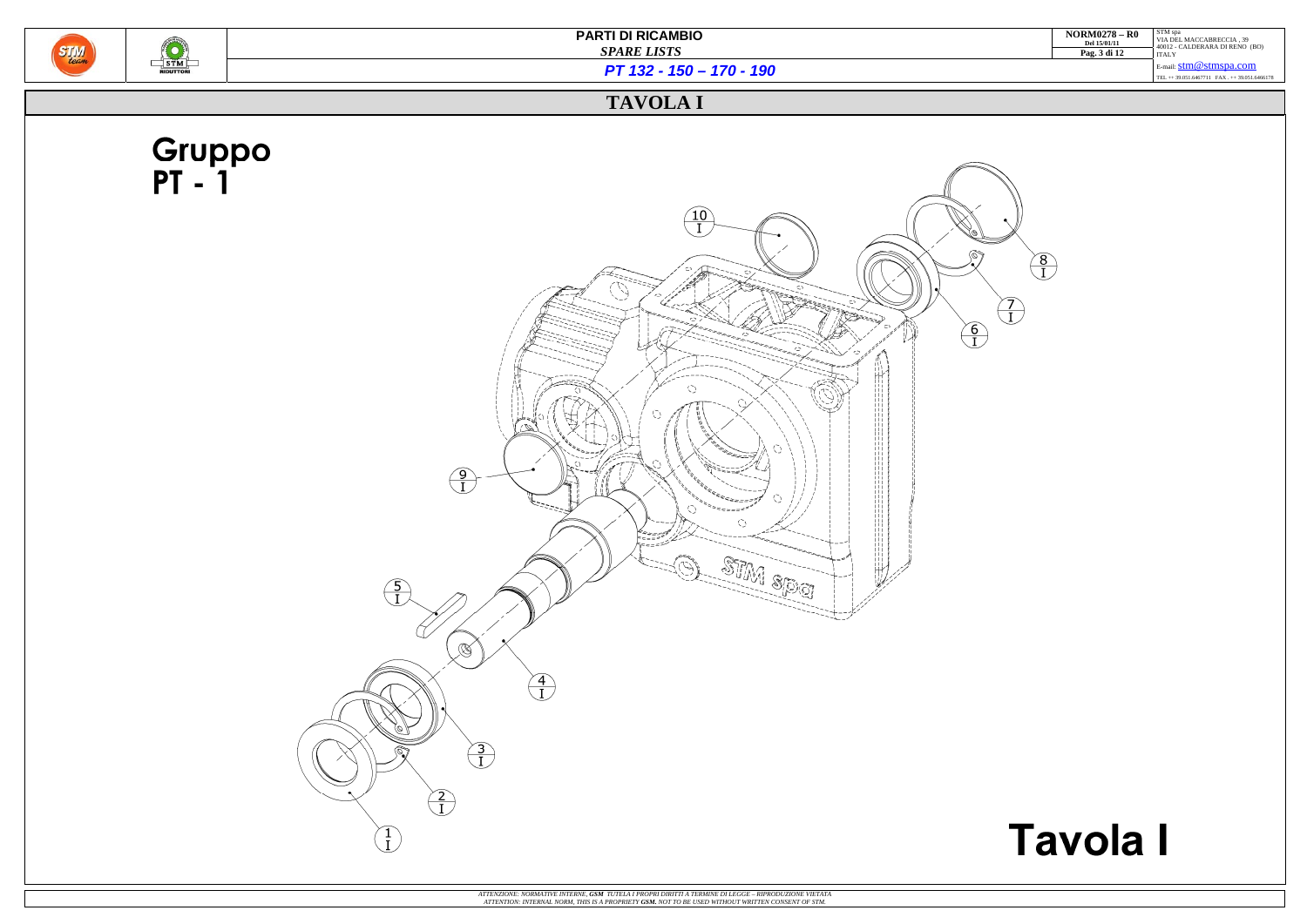

| <b>NORM0278 - R0</b><br>Del 15/01/11 | STM spa<br>VIA DEL MACCABRECCIA. 39<br>40012 - CALDERARA DI RENO (BO) |
|--------------------------------------|-----------------------------------------------------------------------|
| Pag. 4 di 12                         | <b>ITALY</b>                                                          |
|                                      | E-mail: $stm@stmspa.com$                                              |
|                                      | TEL ++ 39.051.6467711 FAX ++ 39.051.6466178                           |

|             |               |                           |                            |                              | <b>TAVOLA I</b>           |                        |                    |                                                                                                    |             |
|-------------|---------------|---------------------------|----------------------------|------------------------------|---------------------------|------------------------|--------------------|----------------------------------------------------------------------------------------------------|-------------|
| <b>ITEM</b> | <b>TAVOLA</b> | <b>DESCRIZIONE</b><br>(I) | <b>DESCRIPTION</b><br>(GB) | <b>DESIGNATION</b><br>(F)    | <b>BEZEICHNUNG</b><br>(D) | <b>TIPO COMPONENTE</b> | <b>MATERIALE</b>   | QUANT<br><b>COSTO</b><br>$\boldsymbol{I} \boldsymbol{I} \boldsymbol{I}$<br>$RICAMBIO \in$<br>unit. | <b>NOTE</b> |
|             |               |                           |                            |                              | <b>PT - 1</b>             |                        |                    |                                                                                                    |             |
|             |               | Anello di tenuta          | Rubber seal ring           | Basque d'étanchéité          | Dichtungsring             |                        | COMMERCIALE        |                                                                                                    |             |
|             |               | SEEGER                    | <b>CIRCLIP</b>             | <b>CIRCLIP</b>               | SICHERUNGSRING            |                        | COMMERCIALE        |                                                                                                    |             |
|             |               | <b>CUSCINETTO</b>         | <b>BEARING</b>             | <b>ROULEMENT</b>             | WÄLZLAGER                 |                        | COMMERCIALE        |                                                                                                    |             |
|             |               | PIGNONE CILINDRICO ELIC.  | <b>HELICAL PIGNION</b>     | PIGNON CYL. HELYCOIDAL       | <b>RITZEL (STIRNRAD)</b>  |                        | A DISEGNO          |                                                                                                    |             |
|             |               | LINGUETTA                 | <b>KEY</b>                 | CLAVETTE                     | PASSFEDER                 |                        | COMMERCIALE        |                                                                                                    |             |
|             |               | <b>CUSCINETTO</b>         | <b>BEARING</b>             | <b>ROULEMENT</b>             | WÄLZLAGER                 |                        | COMMERCIALE        |                                                                                                    |             |
|             |               | SEEGER                    | <b>CIRCLIP</b>             | <b>CIRCLIP</b>               | SICHERUNGSRING            |                        | COMMERCIALE        |                                                                                                    |             |
| 8           |               | COPERCHIO IN GOMMA        | <b>RUBBER CAP</b>          | BOUCHON EN CAOUTCHOUC        | <b>GUMMIDECKEL</b>        |                        | <b>COMMERCIALE</b> |                                                                                                    |             |
| 9           |               | COPERCHIO IN GOMMA        | <b>RUBBER CAP</b>          | BOUCHON EN CAOUTCHOUC        | <b>GUMMIDECKEL</b>        |                        | COMMERCIALE        |                                                                                                    |             |
| 10          |               | COPERCHIO IN GOMMA        | <b>RUBBER CAP</b>          | <b>BOUCHON EN CAOUTCHOUC</b> | <b>GUMMIDECKEL</b>        |                        | <b>COMMERCIALE</b> |                                                                                                    |             |
| 11          |               |                           |                            |                              |                           |                        |                    |                                                                                                    |             |
| 12          |               |                           |                            |                              |                           |                        |                    |                                                                                                    |             |
| 13          |               |                           |                            |                              |                           |                        |                    |                                                                                                    |             |
| 14          |               |                           |                            |                              |                           |                        |                    |                                                                                                    |             |
| 15          |               |                           |                            |                              |                           |                        |                    |                                                                                                    |             |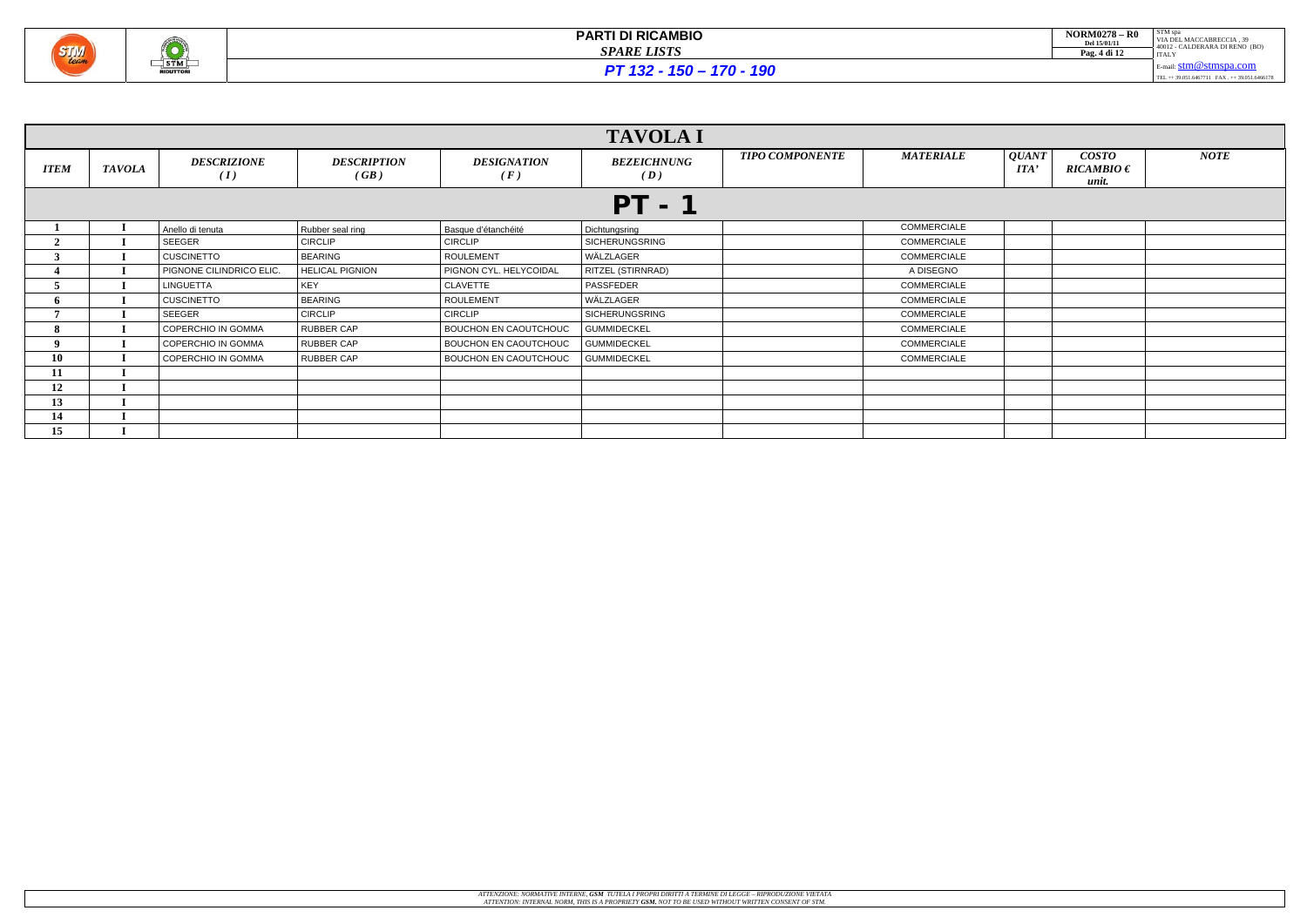

| $NORM0278 - R0$<br>Del 15/01/11<br>Pag. 5 di 12 | STM spa<br>VIA DEL MACCABRECCIA. 39<br>40012 - CALDERARA DI RENO (BO)<br><b>ITALY</b> |
|-------------------------------------------------|---------------------------------------------------------------------------------------|
|                                                 | E-mail: $stm@stmspa.com$                                                              |

TEL ++ 39.051.6467711 FAX . ++ 39.051.6466178

## **Tavola II**

*PT 132 - 150 – 170 - 190*

### **TAVOLA II**

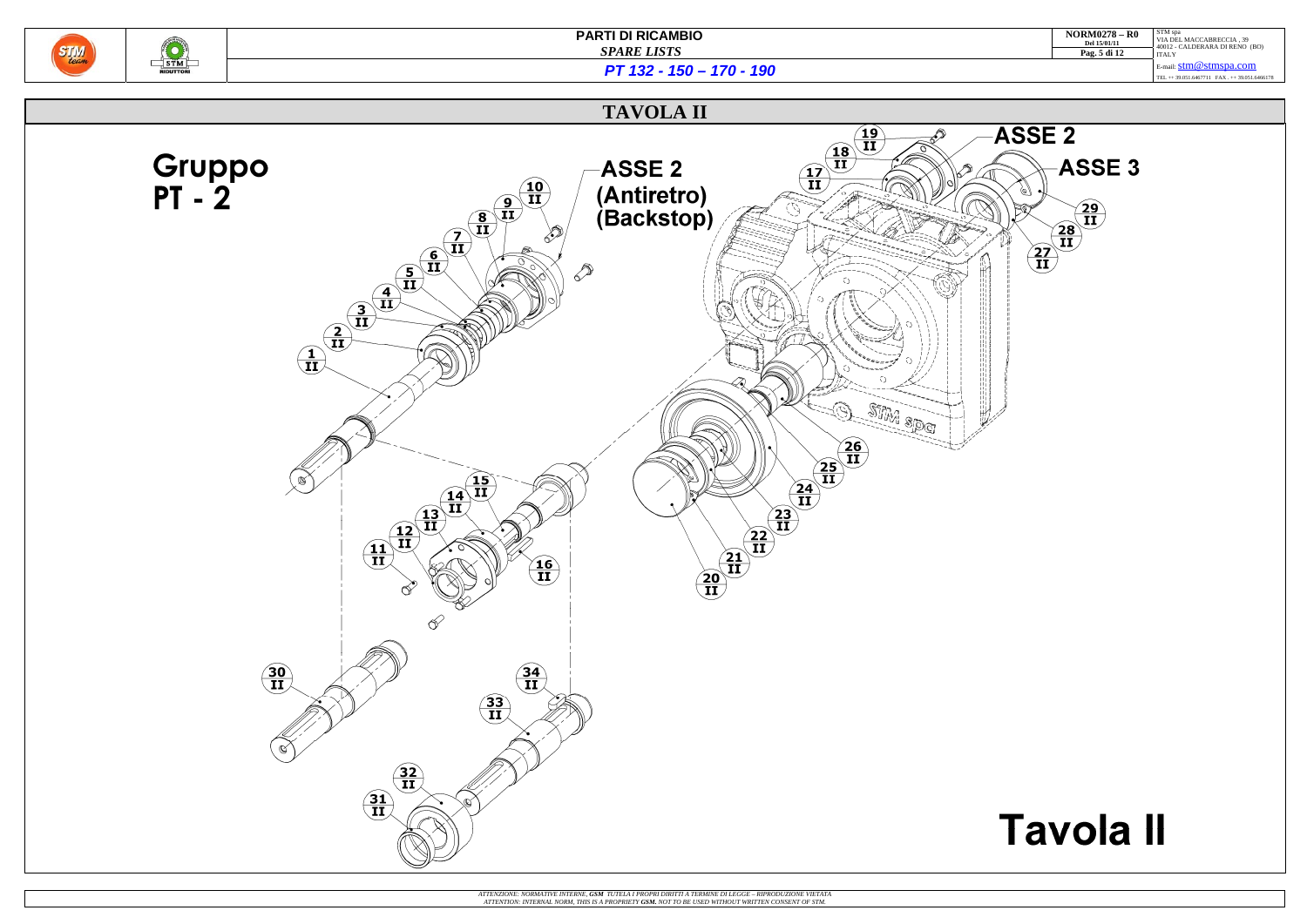

| <b>NORM0278 - R0</b><br>Del 15/01/11 | STM spa<br>VIA DEL MACCABRECCIA, 39            |
|--------------------------------------|------------------------------------------------|
| Pag. 6 di 12                         | 40012 - CALDERARA DI RENO (BO)<br><b>ITALY</b> |
|                                      | $E$ -mail: $stm@stmspa.com$                    |
|                                      | TEL ++ 39.051.6467711 FAX ++ 39.051.6466178    |

*PT 132 - 150 – 170 - 190*

|              | <b>TAVOLA II</b>             |                                    |                            |                              |                                                 |                                            |                      |                                         |             |
|--------------|------------------------------|------------------------------------|----------------------------|------------------------------|-------------------------------------------------|--------------------------------------------|----------------------|-----------------------------------------|-------------|
| <b>ITEM</b>  | <b>TAVOLA</b>                | <b>DESCRIZIONE</b><br>(I)          | <b>DESCRIPTION</b><br>(GB) | <b>DESIGNATION</b><br>(F)    | <b>BEZEICHNUNG</b><br>(D)                       | <b>TIPO COMPONENTE</b><br><b>MATERIALE</b> | <b>QUANT</b><br>ITA' | <b>COSTO</b><br>$RICAMBIO \in$<br>unit. | <b>NOTE</b> |
|              | $PT - 2$                     |                                    |                            |                              |                                                 |                                            |                      |                                         |             |
|              |                              |                                    |                            |                              |                                                 |                                            |                      |                                         |             |
|              |                              |                                    |                            |                              | $A-O$                                           |                                            |                      |                                         |             |
|              |                              |                                    |                            |                              | <b>ANTIRETRO - BACKSTOP</b>                     |                                            |                      |                                         |             |
|              | $\mathbf{I}$                 | <b>SEEGER</b>                      | <b>CIRCLIP</b>             | <b>CIRCLIP</b>               | <b>SICHERUNGSRING</b>                           | COMMERCIALE                                |                      |                                         |             |
| 5            | $\mathbf{I}$                 | <b>CUSCINETTO ANTIRETRO</b>        | <b>BACKSTOP BEARING</b>    | ROULEMENT ANTIDEVIREUR       | WÄLZLAGER MIT<br>RÜCKLAUFSPERRE                 | <b>COMMERCIALE</b>                         |                      |                                         |             |
| 6            | $\mathbf{I}$                 | <b>CUSCINETTO ANTIRETRO</b>        | <b>BACKSTOP BEARING</b>    | ROULEMENT ANTIDEVIREUR       | WÄLZLAGER MIT<br>RÜCKLAUFSPERRE                 | COMMERCIALE                                |                      |                                         |             |
|              | $\mathbf{I}$                 | <b>CUSCINETTO ANTIRETRO</b>        | <b>BACKSTOP BEARING</b>    | ROULEMENT ANTIDEVIREUR       | WÄLZLAGER MIT<br>RÜCKLAUFSPERRE                 | COMMERCIALE                                |                      |                                         |             |
| 8            | $\mathbf{I}$                 | RALLA ANTIRETRO                    |                            |                              |                                                 | A DISEGNO                                  |                      |                                         |             |
| $\bf{Q}$     | $\mathbf{I}$                 | COPERCHIO                          | COVER                      | <b>COUVERCLE</b>             | <b>DECKEL</b>                                   | A DISEGNO                                  |                      |                                         |             |
| <b>10</b>    | $\mathbf{I}$                 | VITE DI FISSAGGIO                  | <b>SCREW</b>               | <b>VIS</b>                   | BEFESTIGUNGSSCHRAUBE                            | COMMERCIALE                                |                      |                                         |             |
|              |                              |                                    |                            |                              |                                                 |                                            |                      |                                         |             |
|              |                              |                                    |                            |                              | <b>ASSI - AXES</b>                              |                                            |                      |                                         |             |
|              | $\mathbf{I}$                 | PIGNONE CILINDRICO ELIC            | <b>HELICAL PIGNION</b>     | PIGNON CYL. HELYCOIDAL       | <b>RITZEL (STIRNRAD)</b>                        | A DISEGNO                                  |                      |                                         |             |
| $\mathbf{2}$ | $\mathbf{I}$                 | <b>CUSCINETTO</b>                  | <b>BEARING</b>             | <b>ROULEMENT</b>             | WÄLZLAGER                                       | COMMERCIALE                                |                      |                                         |             |
| 3            | $\mathbf{I}$                 | SEEGER                             | <b>CIRCLIP</b>             | <b>CIRCLIP</b>               | <b>SICHERUNGSRING</b>                           | COMMERCIALE                                |                      |                                         |             |
| 11           | $\mathbf{I}$                 | <b>VITE DI FISSAGGIO</b>           | <b>SCREW</b>               | <b>VIS</b>                   | BEFESTIGUNGSSCHRAUBE                            | COMMERCIALE                                |                      |                                         |             |
| 12           | $\mathbf{I}$                 | Anello di tenuta                   | Rubber seal ring           | Basque d'étanchéité          | Dichtungsring                                   | COMMERCIALE                                |                      |                                         |             |
| 13           | $\mathbf{I}$                 | COPERCHIO APERTO                   | OPEN COVER                 | <b>COUVERCLE OUVERT</b>      | DECKEL EINTRIEBSSEITE RI                        | A DISEGNO                                  |                      |                                         |             |
| 14           | $\mathbf{I}$                 | <b>CUSCINETTO</b>                  | <b>BEARING</b>             | <b>ROULEMENT</b>             | WÄLZLAGER                                       | COMMERCIALE                                |                      |                                         |             |
| 15           | $\mathbf{I}$                 | PIGNONE CILINDRICO ELIC            | <b>HELICAL PIGNION</b>     | PIGNON CYL. HELYCOIDAL       | RITZEL (STIRNRAD)                               | A DISEGNO                                  |                      |                                         |             |
| 16           | $\mathbf{I}$                 | <b>LINGUETTA</b>                   | KEY                        | <b>CLAVETTE</b>              | PASSFEDER                                       | COMMERCIALE                                |                      |                                         |             |
| 17           | $\mathbf{I}$                 | <b>CUSCINETTO</b>                  | <b>BEARING</b>             | <b>ROULEMENT</b>             | WÄLZLAGER                                       | COMMERCIALE                                |                      |                                         |             |
| 18           | $\mathbf{I}$                 | COPERCHIO CHIUSO                   | CLOSED COVER               | <b>COUVERCLE FERME'</b>      | <b>ABSCHLUSSDECKEL</b><br>SCHNECKENWELLE RMI/RI | A DISEGNO                                  |                      |                                         |             |
| 19           | $\mathbf{I}$                 | <b>VITE DI FISSAGGIO</b>           | <b>SCREW</b>               | <b>VIS</b>                   | BEFESTIGUNGSSCHRAUBE                            | COMMERCIALE                                |                      |                                         |             |
| 20           | $\mathbf{I}$                 | COPERCHIO IN GOMMA                 | <b>RUBBER CAP</b>          | <b>BOUCHON EN CAOUTCHOUC</b> | <b>GUMMIDECKEL</b>                              | COMMERCIALE                                |                      |                                         |             |
| 21           | $\mathbf{I}$                 | SEEGER                             | <b>CIRCLIP</b>             | <b>CIRCLIP</b>               | <b>SICHERUNGSRING</b>                           | COMMERCIALE                                |                      |                                         |             |
| 22           | $\mathbf{I}$                 | <b>CUSCINETTO</b>                  | <b>BEARING</b>             | <b>ROULEMENT</b>             | WÄLZLAGER                                       | COMMERCIALE                                |                      |                                         |             |
| 23           | $\mathbf{I}$                 | <b>DISTANZIALE</b>                 | <b>SPACER RING</b>         | <b>ENTRETOISE</b>            | <b>DISTANZSCHEIBE</b>                           | A DISEGNO                                  |                      |                                         |             |
| 24           | $\mathbf{I}$                 | CORONA CILINDRICA ELIC.            | <b>HELICAL WHEEL</b>       | ROUE CYLINDR. HELICOIDALE    | <b>ZAHNRAD (STIRNRAD)</b>                       | A DISEGNO                                  |                      |                                         |             |
| 25           | $\mathbf{I}$                 | LINGUETTA                          | KEY                        | <b>CLAVETTE</b>              | PASSFEDER                                       | <b>COMMERCIALE</b>                         |                      |                                         |             |
| 26           | $\mathbf{I}$                 | PIGNONE CILINDRICO ELIC.           | <b>HELICAL PIGNION</b>     | PIGNON CYL. HELYCOIDAL       | RITZEL (STIRNRAD)                               | A DISEGNO                                  |                      |                                         |             |
| 27           | $\mathbf{I}$                 | <b>CUSCINETTO</b>                  | <b>BEARING</b>             | <b>ROULEMENT</b>             | WÄLZLAGER                                       | COMMERCIALE                                |                      |                                         |             |
| 28           | $\mathbf{I}$                 | SEEGER                             | <b>CIRCLIP</b>             | <b>CIRCLIP</b>               | <b>SICHERUNGSRING</b>                           | COMMERCIALE                                |                      |                                         |             |
| 29           | $\mathbf{I}$<br>$\mathbf{I}$ | COPERCHIO IN GOMMA                 | <b>RUBBER CAP</b>          | <b>BOUCHON EN CAOUTCHOUC</b> | <b>GUMMIDECKEL</b>                              | COMMERCIALE                                |                      |                                         |             |
| 30           |                              | <b>STELO</b><br><b>DISTANZIALE</b> | <b>SPACER RING</b>         | <b>ENTRETOISE</b>            | <b>DISTANZSCHEIBE</b>                           | A DISEGNO<br>A DISEGNO                     |                      |                                         |             |
| 31           | $\mathbf{I}$<br>$\mathbf{I}$ | PIGNONE CILINDRICO ELIC.           | <b>HELICAL PIGNION</b>     | PIGNON CYL. HELYCOIDAL       |                                                 | A DISEGNO                                  |                      |                                         |             |
| 32<br>33     | $\mathbf{I}$                 | <b>STELO</b>                       |                            |                              | RITZEL (STIRNRAD)                               | A DISEGNO                                  |                      |                                         |             |
| 34           | $\mathbf{I}$                 | LINGUETTA                          | <b>KEY</b>                 | <b>CLAVETTE</b>              | PASSFEDER                                       | COMMERCIALE                                |                      |                                         |             |
|              |                              |                                    |                            |                              |                                                 |                                            |                      |                                         |             |
|              |                              |                                    |                            |                              |                                                 |                                            |                      |                                         |             |
|              |                              |                                    |                            |                              |                                                 |                                            |                      |                                         |             |
|              |                              |                                    |                            |                              |                                                 |                                            |                      |                                         |             |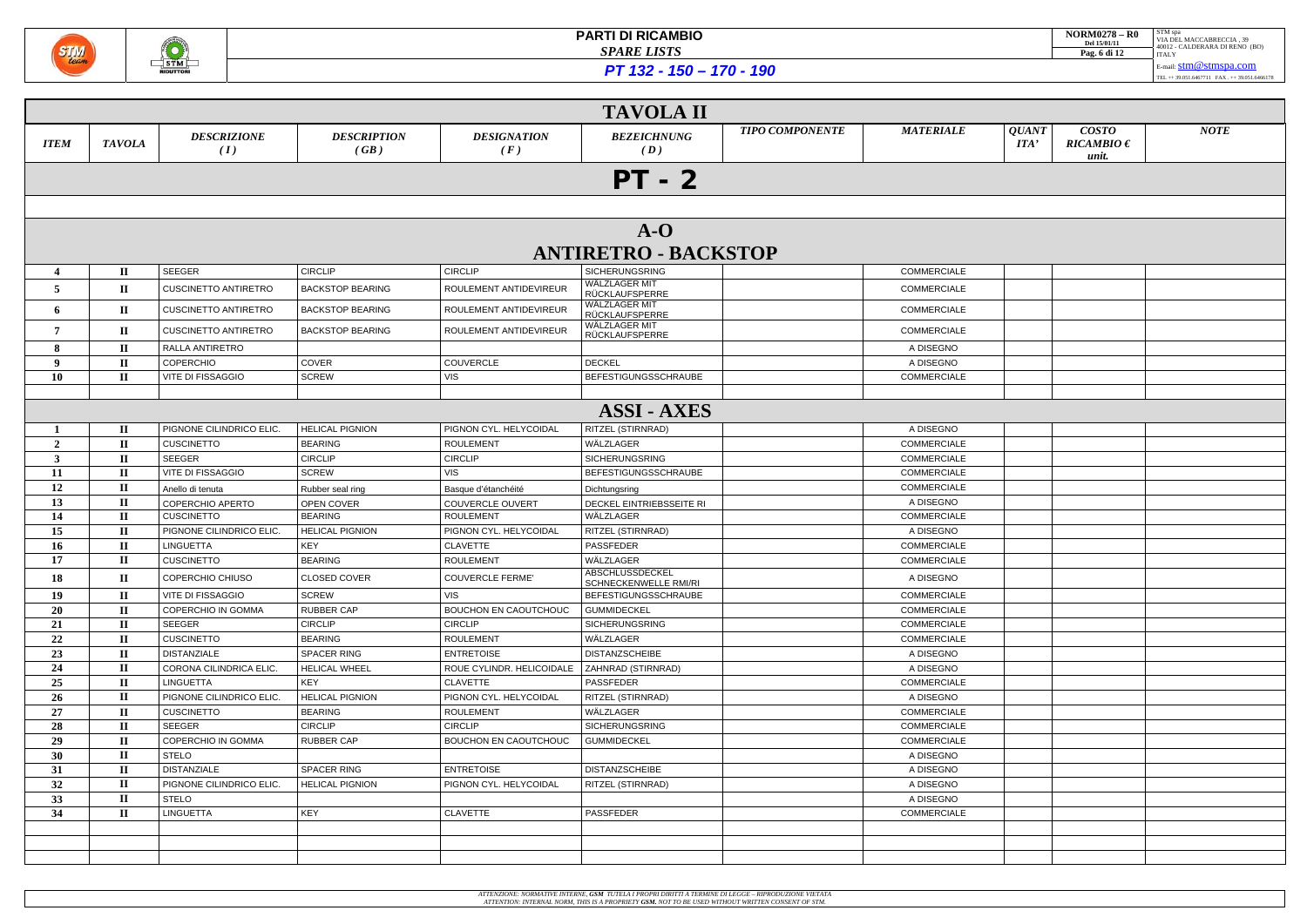

| <b>NORM0278 - R0</b><br>Del 15/01/11<br>Pag. 7 di 12 | STM spa<br>VIA DEL MACCABRECCIA. 39<br>40012 - CALDERARA DI RENO (BO)<br><b>ITALY</b> |
|------------------------------------------------------|---------------------------------------------------------------------------------------|
|                                                      | $E$ -mail: $stm@stmspa.com$                                                           |
|                                                      | TEL ++ 39.051.6467711 FAX ++ 39.051.6466178                                           |

## **Tavola III**

*PT 132 - 150 – 170 - 190*

## **TAVOLA III**

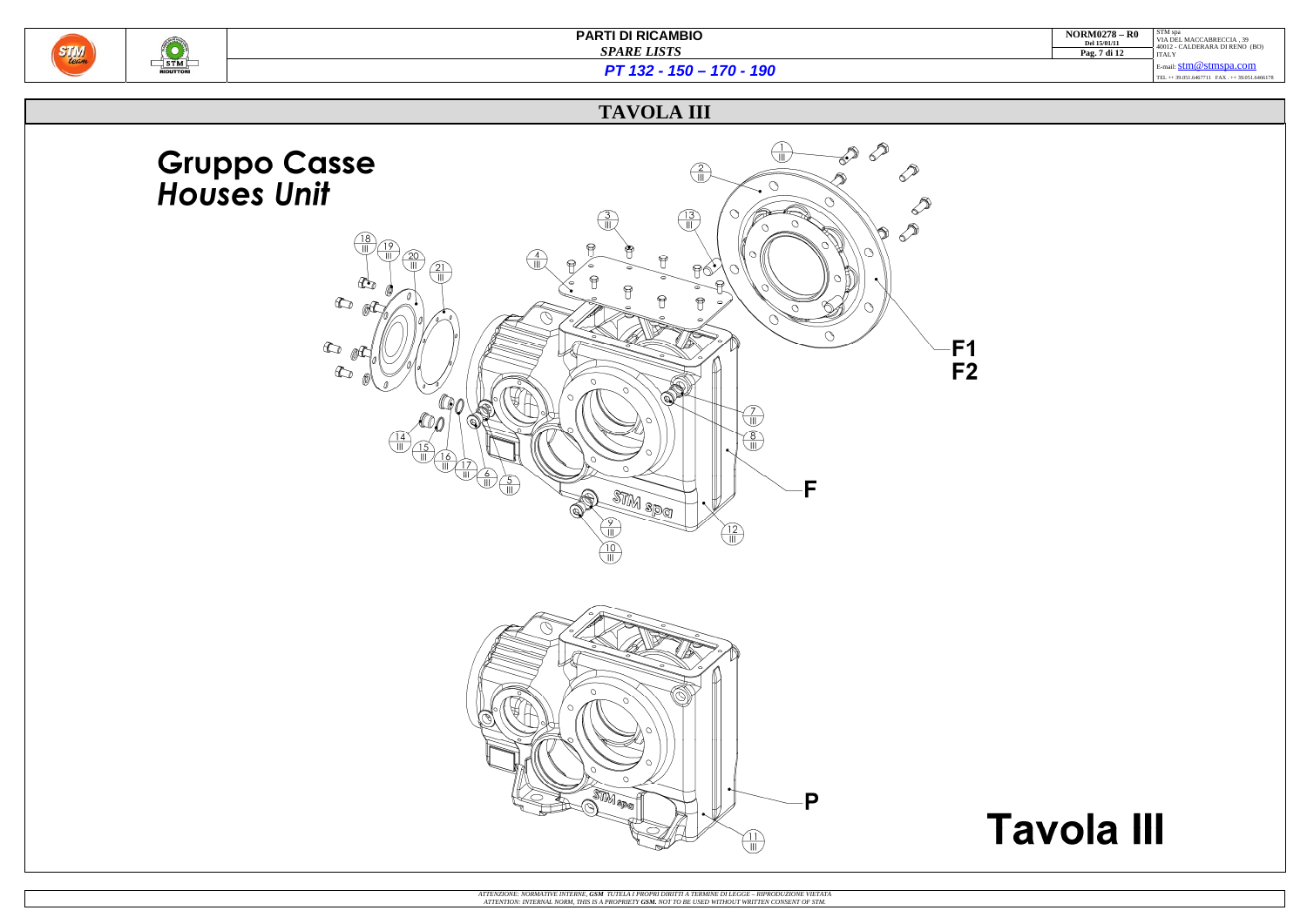

 $PT 132 - 150 - 170 - 190$ 

|             |               |                            |                                 |                              | <b>TAVOLA III</b>                        |                        |                    |                                                                                      |                                         |             |
|-------------|---------------|----------------------------|---------------------------------|------------------------------|------------------------------------------|------------------------|--------------------|--------------------------------------------------------------------------------------|-----------------------------------------|-------------|
| <b>ITEM</b> | <b>TAVOLA</b> | <b>DESCRIZIONE</b><br>(I)  | <b>DESCRIPTION</b><br>(GB)      | <b>DESIGNATION</b><br>(F)    | <b>BEZEICHNUNG</b><br>(D)                | <b>TIPO COMPONENTE</b> | <b>MATERIALE</b>   | <i><b>QUANT</b></i><br>$\boldsymbol{I} \boldsymbol{I} \boldsymbol{I} \boldsymbol{A}$ | <b>COSTO</b><br>$RICAMBIO \in$<br>unit. | <b>NOTE</b> |
|             | Ш             | <b>VITE DI FISSAGGIO</b>   | <b>SCREW</b>                    | <b>VIS</b>                   | <b>BEFESTIGUNGSSCHRAUBE</b>              |                        | <b>COMMERCIALE</b> |                                                                                      |                                         |             |
|             | Ш             | <b>FLANGIA</b>             | <b>FLANGE</b>                   | <b>BRIDE</b>                 | <b>FLANSCH</b>                           |                        | A DISEGNO          |                                                                                      |                                         |             |
|             | $\rm III$     | <b>VITE DI FISSAGGIO</b>   | <b>SCREW</b>                    | <b>VIS</b>                   | <b>BEFESTIGUNGSSCHRAUBE</b>              |                        | <b>COMMERCIALE</b> |                                                                                      |                                         |             |
|             | Ш             | <b>COPERCHIO</b>           | COVER                           | <b>COUVERCLE</b>             | <b>DECKEL</b>                            |                        | A DISEGNO          |                                                                                      |                                         |             |
|             | Ш             | <b>GUARNIZIONE</b>         | <b>GASKET</b>                   | <b>JOINT PAPIER</b>          | <b>DICHTUNG</b>                          |                        | <b>COMMERCIALE</b> |                                                                                      |                                         |             |
|             | III           | <b>TAPPO</b>               | <b>PLUG</b>                     | <b>BOUCHON</b>               | <b>VERSCHLUSS</b>                        |                        | <b>COMMERCIALE</b> |                                                                                      |                                         |             |
|             | III           | <b>GUARNIZIONE</b>         | <b>GASKET</b>                   | <b>JOINT PAPIER</b>          | <b>DICHTUNG</b>                          |                        | <b>COMMERCIALE</b> |                                                                                      |                                         |             |
|             | III           | <b>TAPPO</b>               | <b>PLUG</b>                     | <b>BOUCHON</b>               | <b>VERSCHLUSS</b>                        |                        | <b>COMMERCIALE</b> |                                                                                      |                                         |             |
|             | Ш             | <b>GUARNIZIONE</b>         | <b>GASKET</b>                   | <b>JOINT PAPIER</b>          | <b>DICHTUNG</b>                          |                        | <b>COMMERCIALE</b> |                                                                                      |                                         |             |
| 10          | III           | <b>TAPPO</b>               | <b>PLUG</b>                     | <b>BOUCHON</b>               | <b>VERSCHLUSS</b>                        |                        | <b>COMMERCIALE</b> |                                                                                      |                                         |             |
| 11          | Ш             | CORPO CON PIEDI "P"        | <b>FOOTMOUNTED GEARCASE "P"</b> | l CARTER A PATTES "P"        | GEHÄUSE MIT FÜSSEN "P"                   |                        | A DISEGNO          |                                                                                      |                                         |             |
| 12          | III           | <b>CORPO FLANGIATO "F"</b> | <b>CASING WITH FLANGE "F"</b>   | <b>CARTER AVEC BRIDE "F"</b> | <b>GEHAUSE MIT FLANSCH "F"</b>           |                        | A DISEGNO          |                                                                                      |                                         |             |
| 13          | Ш             | <b>SPINA</b>               | PIN                             | <b>GOUPILLE</b>              | <b>STIFT</b>                             |                        | <b>COMMERCIALE</b> |                                                                                      |                                         |             |
| 14          | Ш             | <b>TAPPO</b>               | <b>PLUG</b>                     | <b>BOUCHON</b>               | <b>VERSCHLUSS</b>                        |                        | <b>COMMERCIALE</b> |                                                                                      |                                         |             |
| 15          | III           | <b>GUARNIZIONE</b>         | <b>GASKET</b>                   | <b>JOINT PAPIER</b>          | <b>DICHTUNG</b>                          |                        | <b>COMMERCIALE</b> |                                                                                      |                                         |             |
| 16          | Ш             | <b>TAPPO</b>               | <b>PLUG</b>                     | <b>BOUCHON</b>               | <b>VERSCHLUSS</b>                        |                        | <b>COMMERCIALE</b> |                                                                                      |                                         |             |
| 17          | Ш             | <b>GUARNIZIONE</b>         | <b>GASKET</b>                   | <b>JOINT PAPIER</b>          | <b>DICHTUNG</b>                          |                        | <b>COMMERCIALE</b> |                                                                                      |                                         |             |
| 18          | Ш             | <b>VITE DI FISSAGGIO</b>   | <b>SCREW</b>                    | <b>VIS</b>                   | <b>BEFESTIGUNGSSCHRAUBE</b>              |                        | <b>COMMERCIALE</b> |                                                                                      |                                         |             |
| 19          | Ш             | <b>GROWER</b>              | <b>SPRING WASHER</b>            | RONDELLE FREIN               | <b>FEDERRING</b>                         |                        | <b>COMMERCIALE</b> |                                                                                      |                                         |             |
| 20          | Ш             | COPERCHIO CHIUSO           | <b>CLOSED COVER</b>             | <b>COUVERCLE FERME'</b>      | ABSCHLUSSDECKEL<br>SCHNECKENWELLE RMI/RI |                        | A DISEGNO          |                                                                                      |                                         |             |
| 21          | Ш             | <b>GUARNIZIONE</b>         | <b>GASKET</b>                   | <b>JOINT PAPIER</b>          | <b>DICHTUNG</b>                          |                        | A DISEGNO          |                                                                                      |                                         |             |

| <b>NORM0278 - R0</b><br>Del 15/01/11 | STM spa<br>VIA DEL MACCABRECCIA. 39<br>40012 - CALDERARA DI RENO (BO) |
|--------------------------------------|-----------------------------------------------------------------------|
| Pag. 8 di 12                         | <b>ITALY</b>                                                          |
|                                      | E-mail: $stm@stmspa.com$                                              |
|                                      | TEL ++ 39.051.6467711 FAX . ++ 39.051.6466178                         |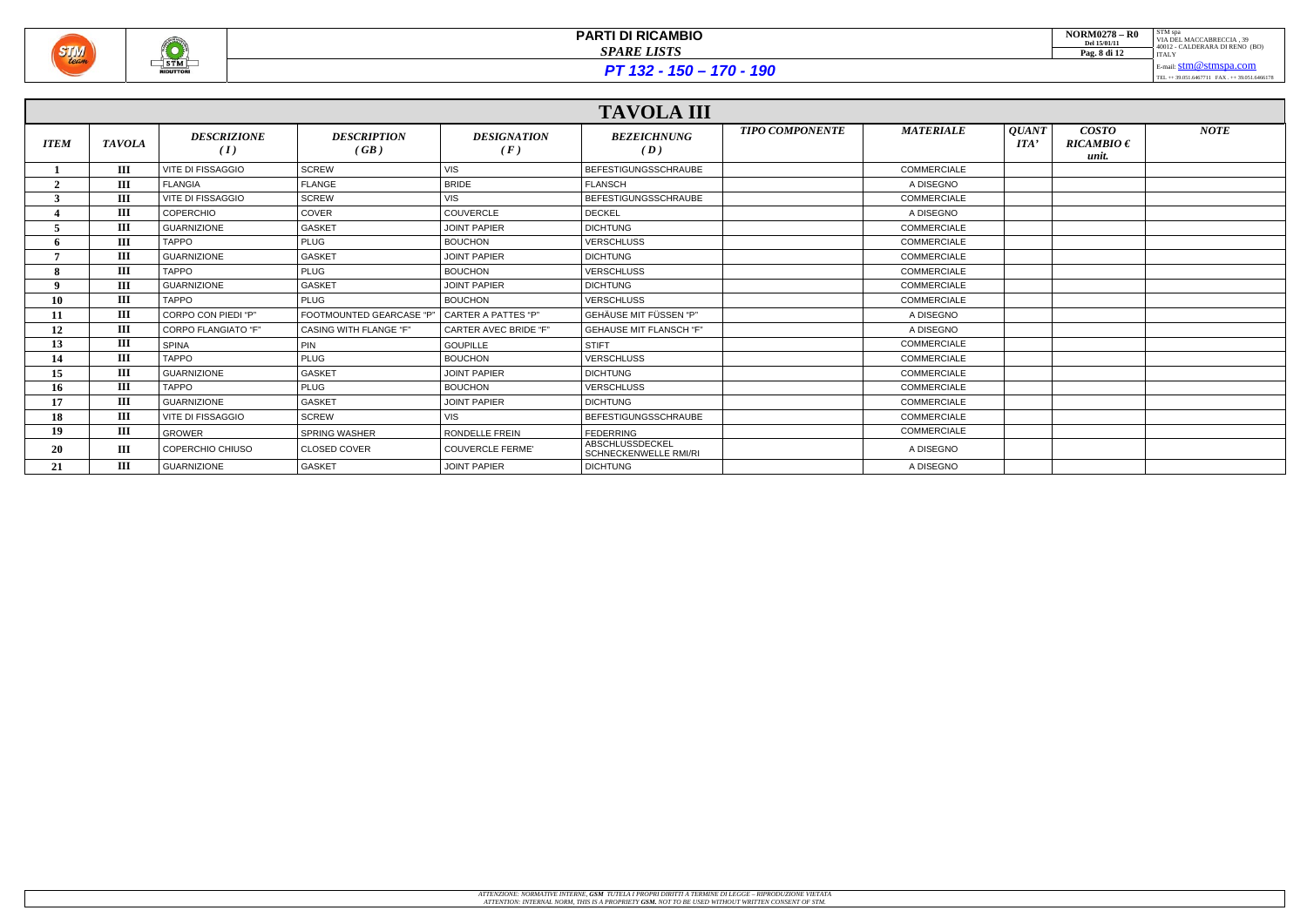

| $NORM0278 - R0$<br>Del 15/01/11 | STM spa<br>VIA DEL MACCABRECCIA. 39<br>40012 - CALDERARA DI RENO (BO) |
|---------------------------------|-----------------------------------------------------------------------|
| Pag. 9 di 12                    | <b>ITALY</b>                                                          |
|                                 | $E$ -mail: $stm@stmspa.com$                                           |
|                                 | TEL ++ 39.051.6467711 FAX ++ 39.051.6466178                           |
|                                 |                                                                       |

*PT 132 - 150 – 170 - 190*

## **TAVOLA IV**

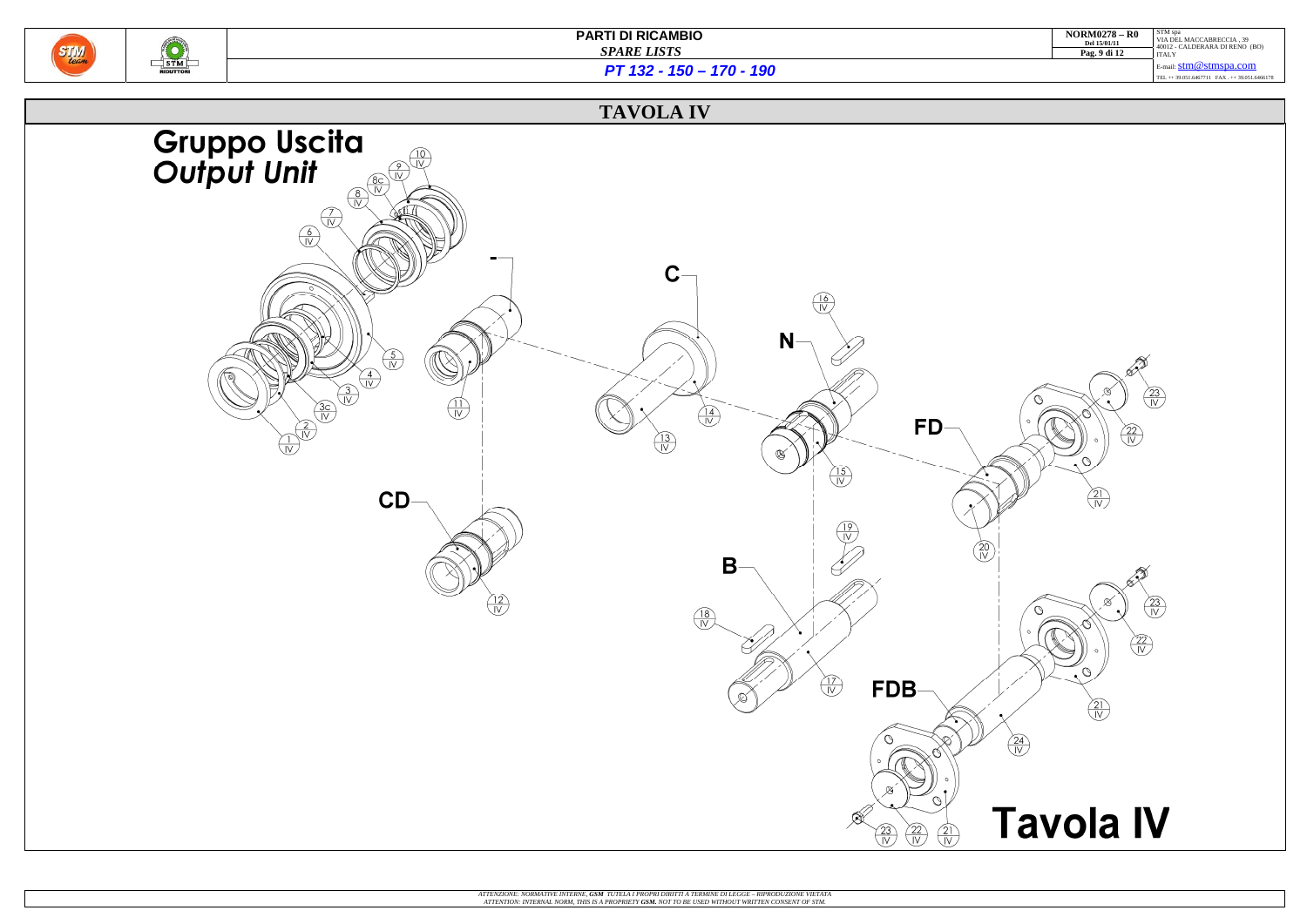

 $PT 132 - 150 - 170 - 190$ 

|              |               |                                        |                            |                           | <b>TAVOLA IV</b>                        |                        |                    |                      |                                         |             |
|--------------|---------------|----------------------------------------|----------------------------|---------------------------|-----------------------------------------|------------------------|--------------------|----------------------|-----------------------------------------|-------------|
| <b>ITEM</b>  | <b>TAVOLA</b> | <b>DESCRIZIONE</b><br>(I)              | <b>DESCRIPTION</b><br>(GB) | <b>DESIGNATION</b><br>(F) | <b>BEZEICHNUNG</b><br>(D)               | <b>TIPO COMPONENTE</b> | <b>MATERIALE</b>   | <b>QUANT</b><br>ITA' | <b>COSTO</b><br>$RICAMBIO \in$<br>unit. | <b>NOTE</b> |
|              | $\mathbf{IV}$ | ANELLO DI TENUTA                       | OILSEAL                    | <b>JOINT D'ETANCHEITE</b> | ÖLDICHTRING                             |                        | <b>COMMERCIALE</b> |                      |                                         |             |
| $\mathbf{2}$ | $\mathbf{IV}$ | <b>SEEGER</b>                          | <b>CIRCLIP</b>             | <b>CIRCLIP</b>            | <b>SICHERUNGSRING</b>                   |                        | <b>COMMERCIALE</b> |                      |                                         |             |
| 3            | $\mathbf{IV}$ | <b>CUSCINETTO</b>                      | <b>BEARING</b>             | <b>ROULEMENT</b>          | WÄLZLAGER                               |                        | <b>COMMERCIALE</b> |                      |                                         |             |
| 3c           | $\mathbf{IV}$ | <b>DISTANZIALE</b>                     | <b>SPACER RING</b>         | <b>ENTRETOISE</b>         | <b>DISTANZSCHEIBE</b>                   |                        | A DISEGNO          |                      |                                         |             |
|              | IV            | <b>DISTANZIALE</b>                     | SPACER RING                | <b>ENTRETOISE</b>         | <b>DISTANZSCHEIBE</b>                   |                        | A DISEGNO          |                      |                                         |             |
| 5            | $\mathbf{IV}$ | PIGNONE CILINDRICO ELIC                | <b>HELICAL PIGNION</b>     | PIGNON CYL. HELYCOIDAL    | <b>RITZEL (STIRNRAD)</b>                |                        | A DISEGNO          |                      |                                         |             |
| 6            | $\mathbf{IV}$ | <b>LINGUETTA</b>                       | <b>KEY</b>                 | <b>CLAVETTE</b>           | <b>PASSFEDER</b>                        |                        | <b>COMMERCIALE</b> |                      |                                         |             |
|              | $\mathbf{IV}$ | <b>DISTANZIALE</b>                     | <b>SPACER RING</b>         | <b>ENTRETOISE</b>         | <b>DISTANZSCHEIBE</b>                   |                        | A DISEGNO          |                      |                                         |             |
| 8            | IV            | <b>CUSCINETTO</b>                      | <b>BEARING</b>             | <b>ROULEMENT</b>          | WÄLZLAGER                               |                        | <b>COMMERCIALE</b> |                      |                                         |             |
| <b>8c</b>    | IV            | <b>DISTANZIALE</b>                     | <b>SPACER RING</b>         | <b>ENTRETOISE</b>         | <b>DISTANZSCHEIBE</b>                   |                        | A DISEGNO          |                      |                                         |             |
| Q            | $\mathbf{IV}$ | SEEGER                                 | <b>CIRCLIP</b>             | <b>CIRCLIP</b>            | <b>SICHERUNGSRING</b>                   |                        | <b>COMMERCIALE</b> |                      |                                         |             |
| 10           | IV            | ANELLO DI TENUTA                       | OILSEAL                    | JOINT D'ETANCHEITE        | ÖLDICHTRING                             |                        | <b>COMMERCIALE</b> |                      |                                         |             |
| 11           | $\mathbf{IV}$ | ALBERO USCITA "-"                      | OUTPUT SHAFT "-"           | <b>ARBRE SORTIE "-"</b>   | ABTRIEBSWELLE "-"                       |                        | A DISEGNO          |                      |                                         |             |
| 12           | IV            | ALBERO USCITA "CD"                     | OUTPUT SHAFT "CD"          | ARBRE SORTIE "CD"         | ABTRIEBSWELLE "CD"                      |                        | A DISEGNO          |                      |                                         |             |
| 13           | $\mathbf{IV}$ | ALBERO USCITA "C"                      | OUTPUT SHAFT "C"           | ARBRE SORTIE "C"          | <b>ABTRIEBSWELLE "C"</b>                |                        | A DISEGNO          |                      |                                         |             |
| 14           | IV            | <b>CALETTATORE</b>                     | <b>SHRINK DISC</b>         | FRETTE DE SERRAGE         | <b>SCHRUMPFSCHEIBE</b>                  |                        | A DISEGNO          |                      |                                         |             |
| 15           | IV            | ALBERO LENTO "N"                       | <b>OUTPUT SHAFT "N"</b>    | ARBRE PV SIMPLE "N"       | ABTRIEBSWELLE "N"                       |                        | A DISEGNO          |                      |                                         |             |
| 16           | IV            | <b>LINGUETTA</b>                       | KEY                        | <b>CLAVETTE</b>           | <b>PASSFEDER</b>                        |                        | A DISEGNO          |                      |                                         |             |
| 17           | $\mathbf{IV}$ | ALBERO LENTO<br><b>BISPORGENTE "N"</b> | DOUBLE OUTPUT SHAFT "N"    | ARBRE PV DOUBLE "N"       | <b>BEIDSEITIGE ABTRIEBSWELLE</b><br>"N" |                        | A DISEGNO          |                      |                                         |             |
| 18           | $\mathbf{IV}$ | <b>LINGUETTA</b>                       | <b>KEY</b>                 | <b>CLAVETTE</b>           | <b>PASSFEDER</b>                        |                        | <b>COMMERCIALE</b> |                      |                                         |             |
| 19           | $\mathbf{IV}$ | <b>LINGUETTA</b>                       | <b>KEY</b>                 | <b>CLAVETTE</b>           | <b>PASSFEDER</b>                        |                        | <b>COMMERCIALE</b> |                      |                                         |             |
| 20           | IV            | ALBERO LENTO DENTATO "D"               |                            |                           |                                         |                        | A DISEGNO          |                      |                                         |             |
| 21           | $\mathbf{IV}$ | FLANGIA "FD"                           | FLANGE "FD"                | BRIDE "FD"                | FLANSCH "FD"                            |                        | A DISEGNO          |                      |                                         |             |
| 22           | $\mathbf{IV}$ | <b>RONDELLA</b>                        | WASHER                     | RONDELLE                  | <b>UNTERLEGSCHEIBE</b>                  |                        | A DISEGNO          |                      |                                         |             |
| 23           | IV            | <b>VITE DI FISSAGGIO</b>               | <b>SCREW</b>               | <b>VIS</b>                | <b>BEFESTIGUNGSSCHRAUBE</b>             |                        | COMMERCIALE        |                      |                                         |             |
| 24           | $\mathbf{IV}$ | ALBERO LENTO<br>BISPORGENTE "D"        | DOUBLE OUTPUT SHAFT "D"    | ARBRE PV DOUBLE "D"       | BEIDSEITIGE ABTRIEBSWELLE<br>"D"        |                        | A DISEGNO          |                      |                                         |             |

| <b>NORM0278 - R0</b><br>Del 15/01/11<br>Pag. 10 di 12 | STM spa<br>VIA DEL MACCABRECCIA. 39<br>40012 - CALDERARA DI RENO (BO)<br><b>ITALY</b> |
|-------------------------------------------------------|---------------------------------------------------------------------------------------|
|                                                       | E-mail: $stm@stmspa.com$                                                              |
|                                                       | TEL ++ 39.051.6467711 FAX ++ 39.051.6466178                                           |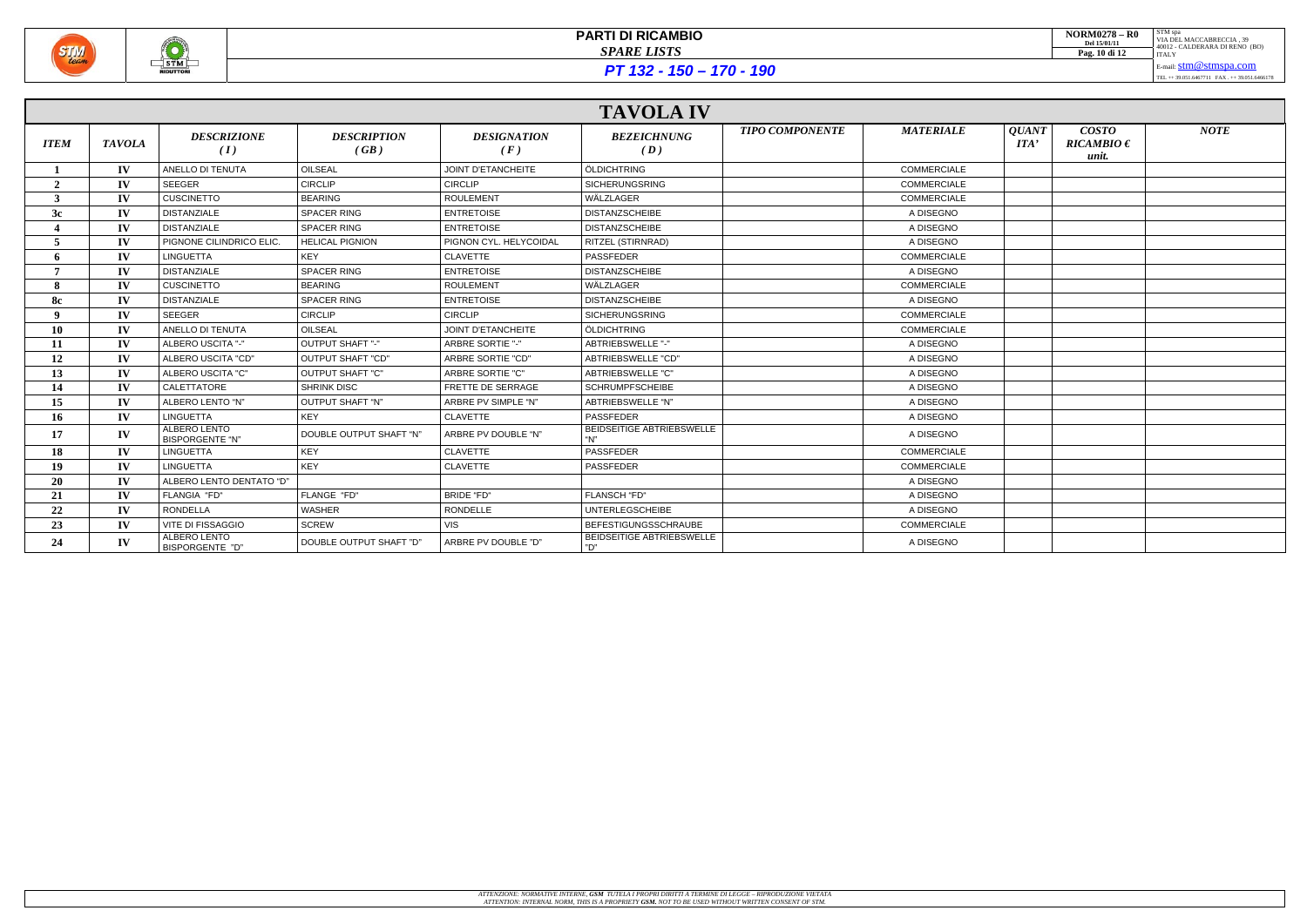

| <b>NORM0278 - R0</b><br>Del 15/01/11<br>Pag. 11 di 12 | STM spa<br>VIA DEL MACCABRECCIA, 39<br>40012 - CALDERARA DI RENO (BO)<br><b>ITALY</b> |
|-------------------------------------------------------|---------------------------------------------------------------------------------------|
|                                                       | E-mail: $stm@stmspa.com$<br>TEL ++ 39.051.6467711 FAX ++ 39.051.6466178               |
|                                                       |                                                                                       |

*PT 132 - 150 – 170 - 190*

### **TAVOLA V**



|             |               |                           |                            |                                       | <b>TAVOLA V</b>             |                        |                    |                                   |                                  |             |
|-------------|---------------|---------------------------|----------------------------|---------------------------------------|-----------------------------|------------------------|--------------------|-----------------------------------|----------------------------------|-------------|
| <b>ITEM</b> | <b>TAVOLA</b> | <b>DESCRIZIONE</b><br>(1) | <b>DESCRIPTION</b><br>(GB) | DESIGNATION<br>$\sqrt{F}$             | <b>BEZEICHNUNG</b><br>(D)   | <b>TIPO COMPONENTE</b> | <b>MATERIALE</b>   | <i><b>QUANT</b></i><br><b>ITA</b> | COSTO<br>$RICAMBIO \in$<br>unit. | <b>NOTE</b> |
|             |               | <b>DADO</b>               | <b>NUT</b>                 | <b>ECROU</b>                          | <b>MUTTER</b>               |                        | COMMERCIALE        |                                   |                                  |             |
|             |               | <b>BUSSOLA</b>            | <b>BUSHING</b>             | <b>PIECE DE POUSSEE ROUE</b><br>LIMIT | <b>BUCHSE</b>               |                        | <b>COMMERCIALE</b> |                                   |                                  |             |
|             |               | <b>BUSSOLA</b>            | <b>BUSHING</b>             | PIECE DE POUSSEE ROUE<br>LIMIT.       | <b>BUCHSE</b>               |                        | COMMERCIALE        |                                   |                                  |             |
|             |               | TENDITORE                 | <b>TENSION ARM</b>         |                                       |                             |                        | COMMERCIALE        |                                   |                                  |             |
|             |               | VITE DI FISSAGGIO         | SCREW                      | VIS                                   | <b>BEFESTIGUNGSSCHRAUBE</b> |                        | <b>COMMERCIALE</b> |                                   |                                  |             |
|             |               |                           |                            |                                       |                             |                        |                    |                                   |                                  |             |